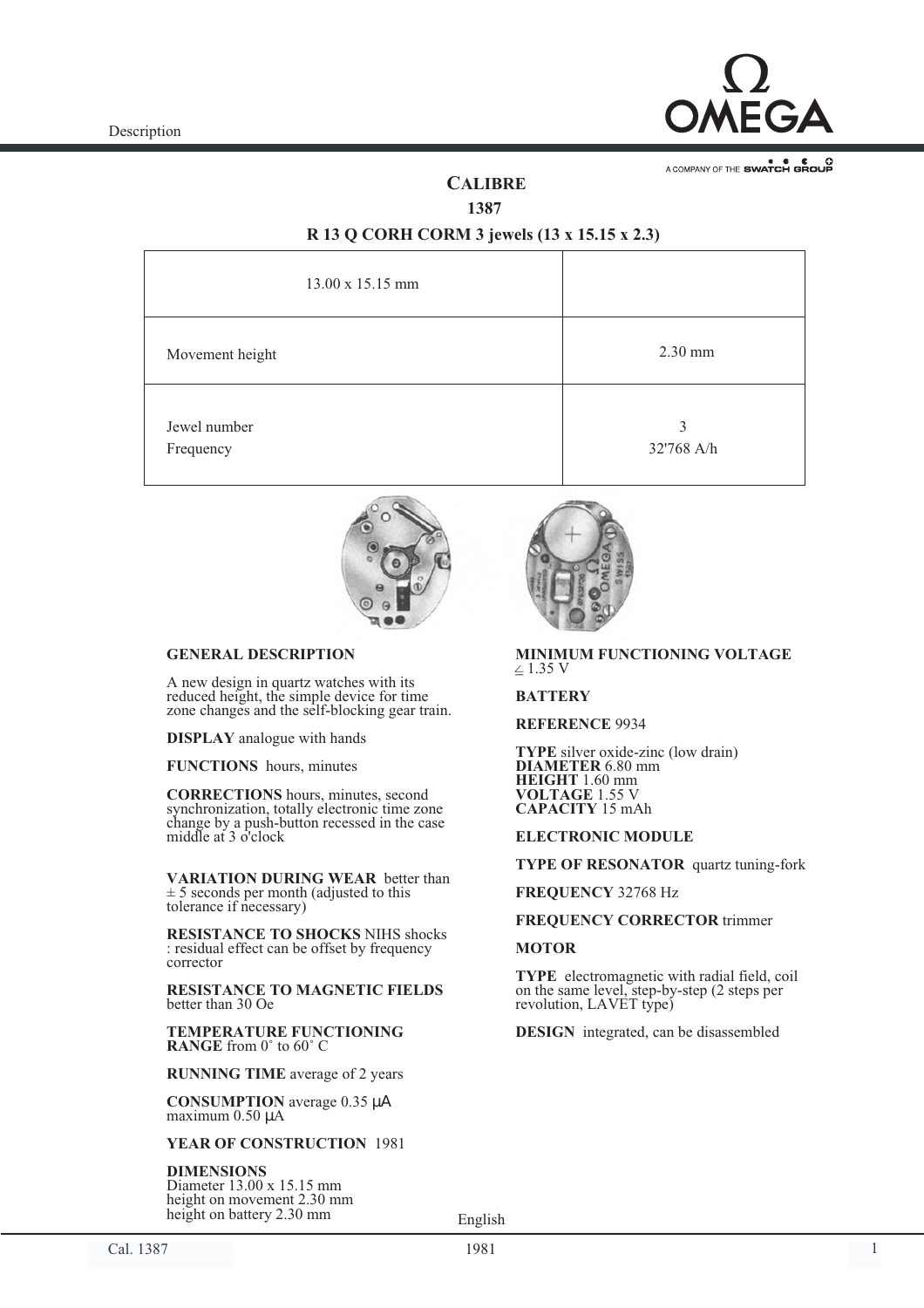| 1. DIAGNOSIS Motor impulses 1 per minute<br><b>Controls</b>                                            | <b>Measurements</b>                                | <b>Instruments</b>                                                      |  |  |  |  |
|--------------------------------------------------------------------------------------------------------|----------------------------------------------------|-------------------------------------------------------------------------|--|--|--|--|
| <b>BATTERY VOLTAGE</b> , battery fitted                                                                |                                                    |                                                                         |  |  |  |  |
|                                                                                                        | 1.55V                                              | <b>ALITEST</b><br>Probes on "input"<br>key<br>V Ext                     |  |  |  |  |
| <b>FREQUENCY</b><br>battery fitted<br>frequency<br>corrector<br><b>MOTOR IMPULSES</b> , battery fitted | between<br>$-0.25$ et<br>$+0.05$ s/d               | <b>DELTATEST</b><br>key<br>$\langle$ 15 hz<br><b>CAPTOR</b><br>$APU-2$  |  |  |  |  |
| (see remark)                                                                                           | needle of the instrument<br>oscillates each minute | <b>ALITEST</b><br>Probes on "input"<br>key<br>V Ext                     |  |  |  |  |
| MOTOR COIL RESISTANCE,<br>without battery<br>Control also without<br>electronic module                 | between<br>$1.6 - 1.8$ K $\Omega$                  | <b>ALITEST</b><br>Probes on "input"<br>key<br>$K\dot{\Omega}$           |  |  |  |  |
| <b>CONSUMPTION</b> , without battery<br>without motor impulse                                          | 1<br>maxi 0.50 µA                                  | <b>ALITEST</b><br>Probes on "output"<br><b>KEYS</b><br>1.55V<br>$\mu$ A |  |  |  |  |
| <b>MINIMUM FUNCTIONING VOLTAGE, J</b><br>without battery 32 Hz rapid advance<br>(press on corrector)   | $\mathrel{\underline{\mathcal{L}}} 1.20$ V         | <b>ALITEST</b><br>Probes on "output"<br>key<br>VUadj<br>Uadj            |  |  |  |  |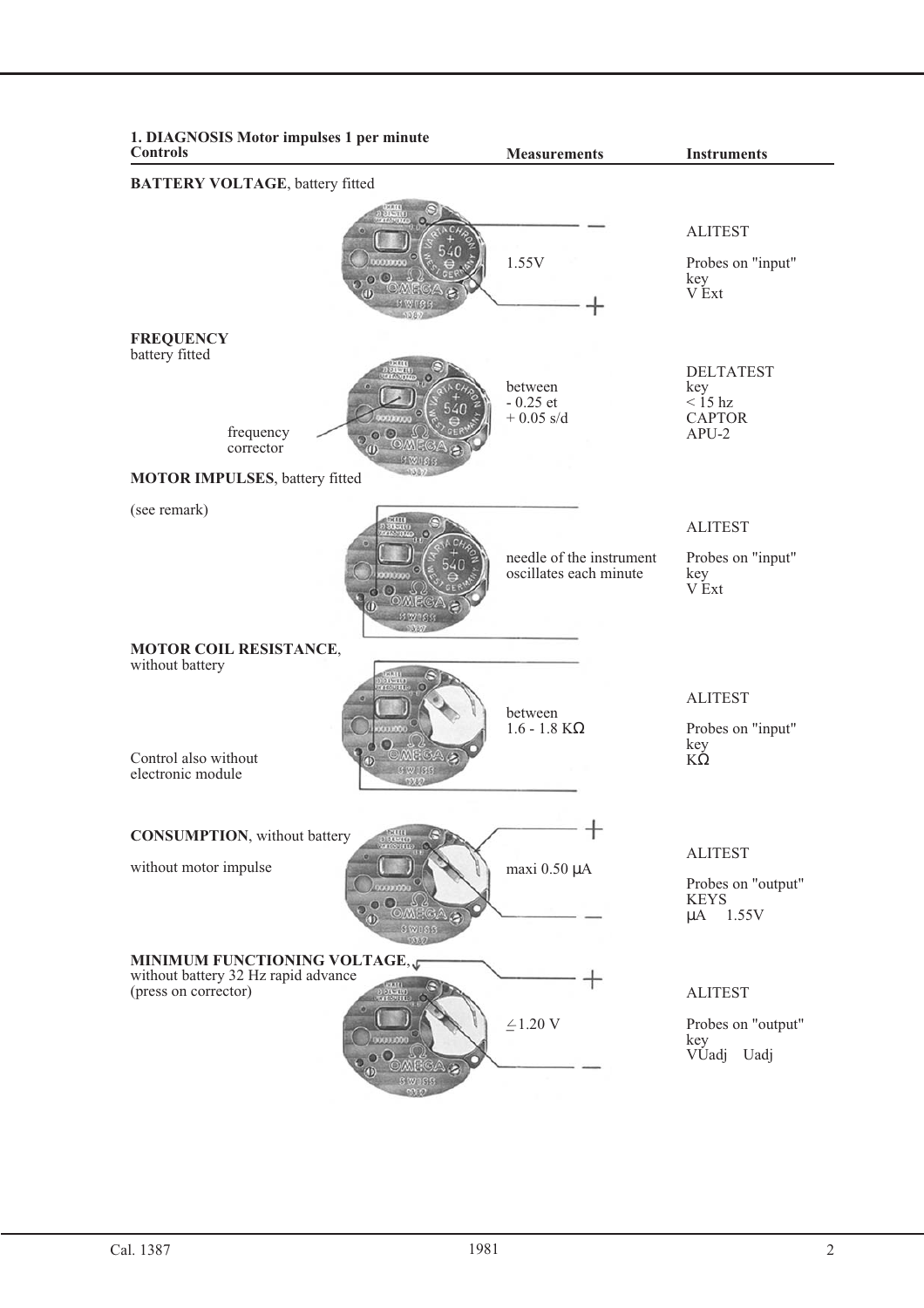# **Remark concerning DIAGNOSIS**

**Tooling** measurement probes

The measurements of the motor impulse and the coil resistance are made with the electronic module cover assembled. The points of the measurement probes should be sufficiently small in diameter to pass through the jewel holes of the electronic modulecover.

Standard probes with specially sharpened points can be used. Maxi diameter of probes to pass through the jewel hole : 0.35 mm.

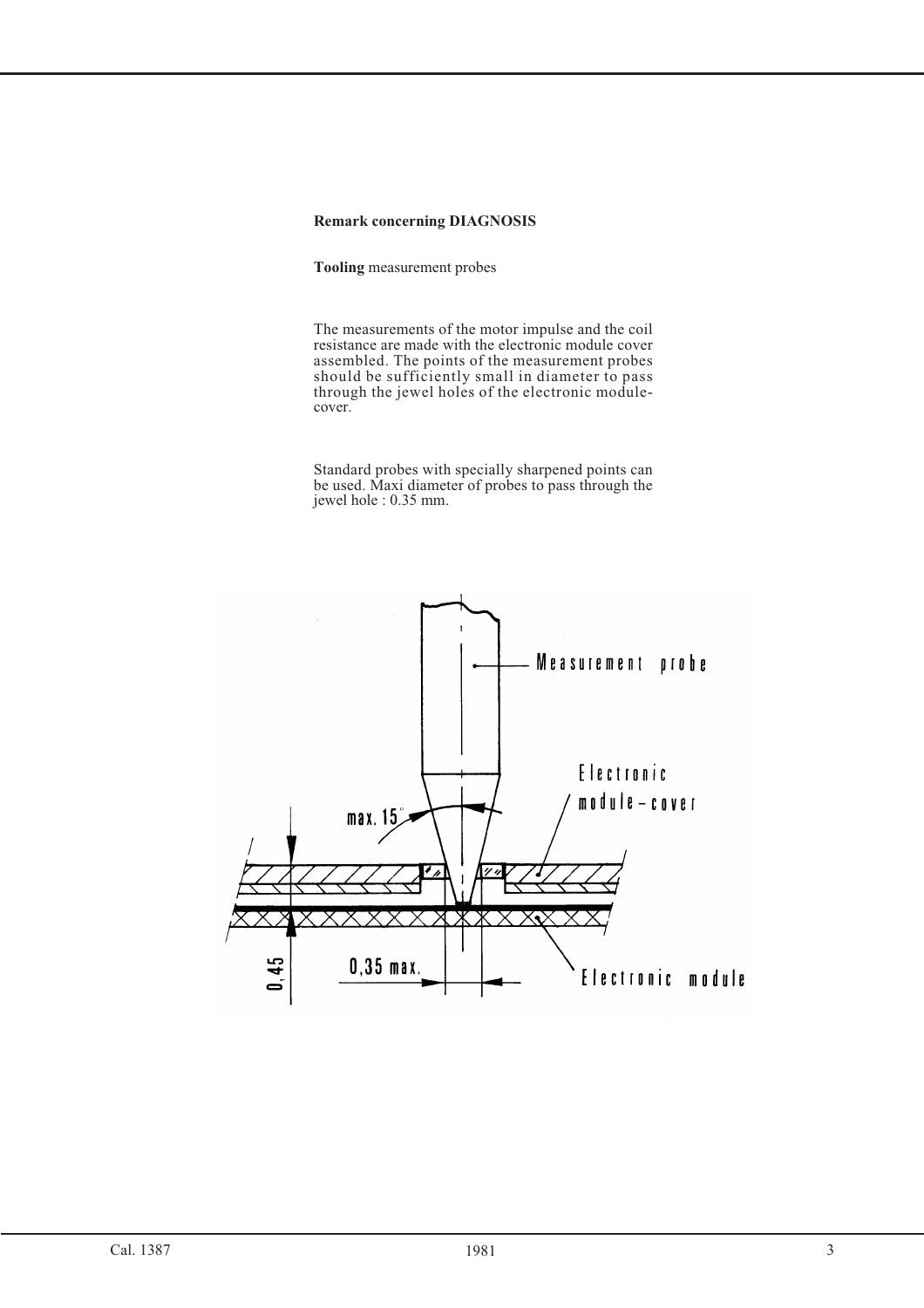# **2. DISASSEMBLY**

# **Order of operations**

battery

hands, dial (held by 2 dial screws)

electronic module cover

electronic module

battery clamp

coil fitted

wheel train

minute wheel train

# **DO NOT DISASSEMBLE THE STATOR**

**Remark** Clean the bottom plate with the battery insulator.

# **3. CLEANING**

# **3.1. Dry cleaning battery**

electronic module

coil fitted

rotor (use cleaning paste for the rotor)

# **3.2. Cleaning by usual baths**

all other components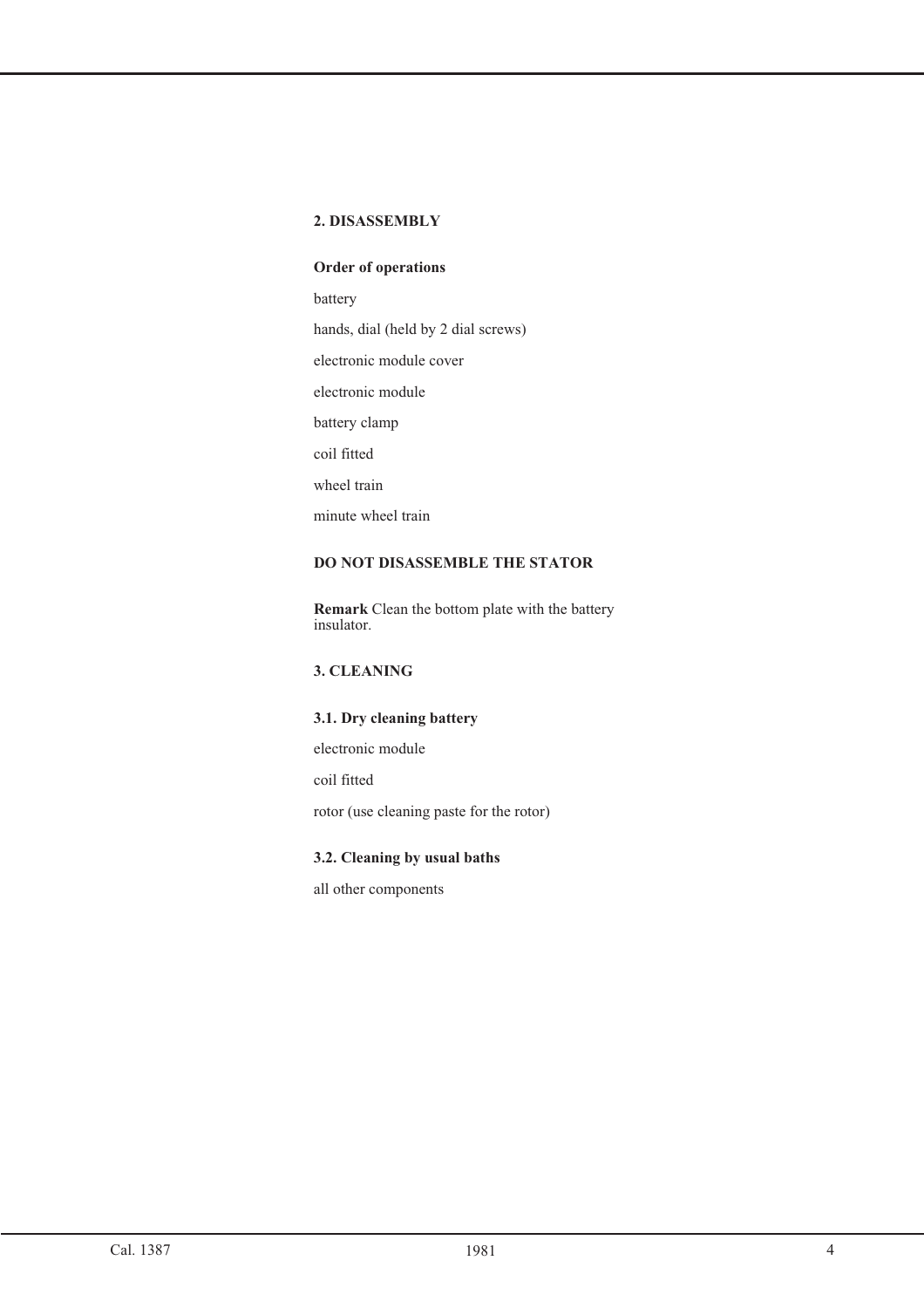# **4. ORDER OF ASSEMBLY AND CONTROLS**

# **4.1. Wheel train assembly**



# **4.2. Wheel train control**

The wheel train is comprised of a unidirectional gear do not try to make it turn by moving one of its wheels. Simply check their axial clearance.

Owing to the magnetic force existing between the magnet and the stator, the rotor remains suspended between its two bearings.

Control the axial clearance of the rotor above and below.

# **4.3. Lubrication**

 $\sim$  1.15 (Synt-A-Lube, 9010 blue)

Rotor jewels, above and below

4.4. Minute wheel train assembly

|      | 学    | ℅<br>$\infty$ | ť    | Ĭ    |
|------|------|---------------|------|------|
| 1387 | 1387 | 1387          |      |      |
| 9314 | 9221 | 9009          | 2869 | 2874 |

**Remark** The short screw 2869 of the minute wheel train bridge should be screwed close to the corrector.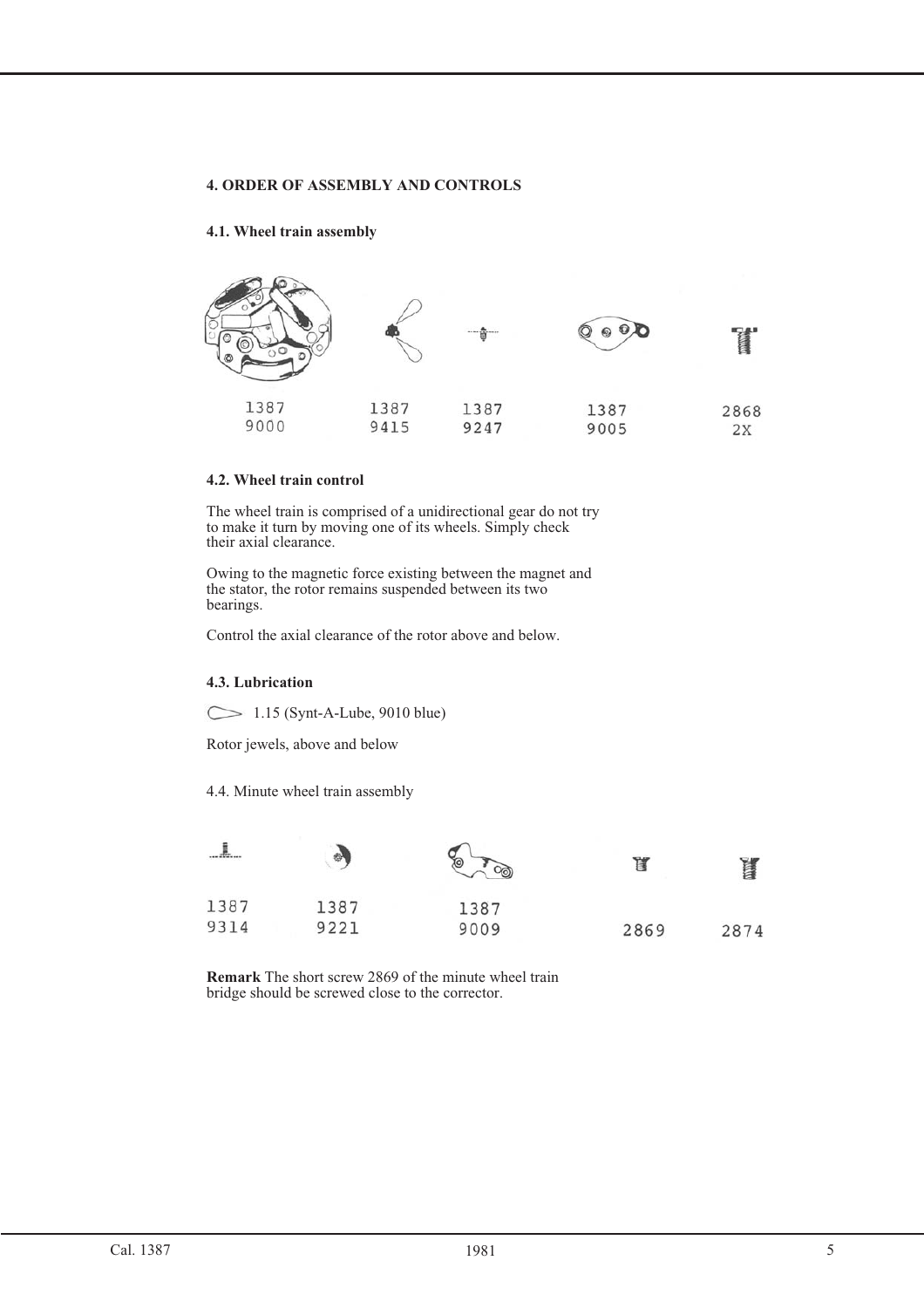## **4.5. Coil and electronic module assembly**



Guide with precision the electronic module as it is put in place at the level of the battery clamp.

Hold the electronic module around the screw-feet of the bottom plate for screwing.

# **4.6. Control of the contact clamp**



1387.9110 corrector 1387.9630 contact clamp

Control the function of the corrector after each intervention. The positioning of the contact clamp must be strictly maintained.

Bend the contact clamp according to illustration without distorting it in the area of the soldered part.

**Remark** To assure good magnetic contact for the motor, the electronic module cover screws must be well locked.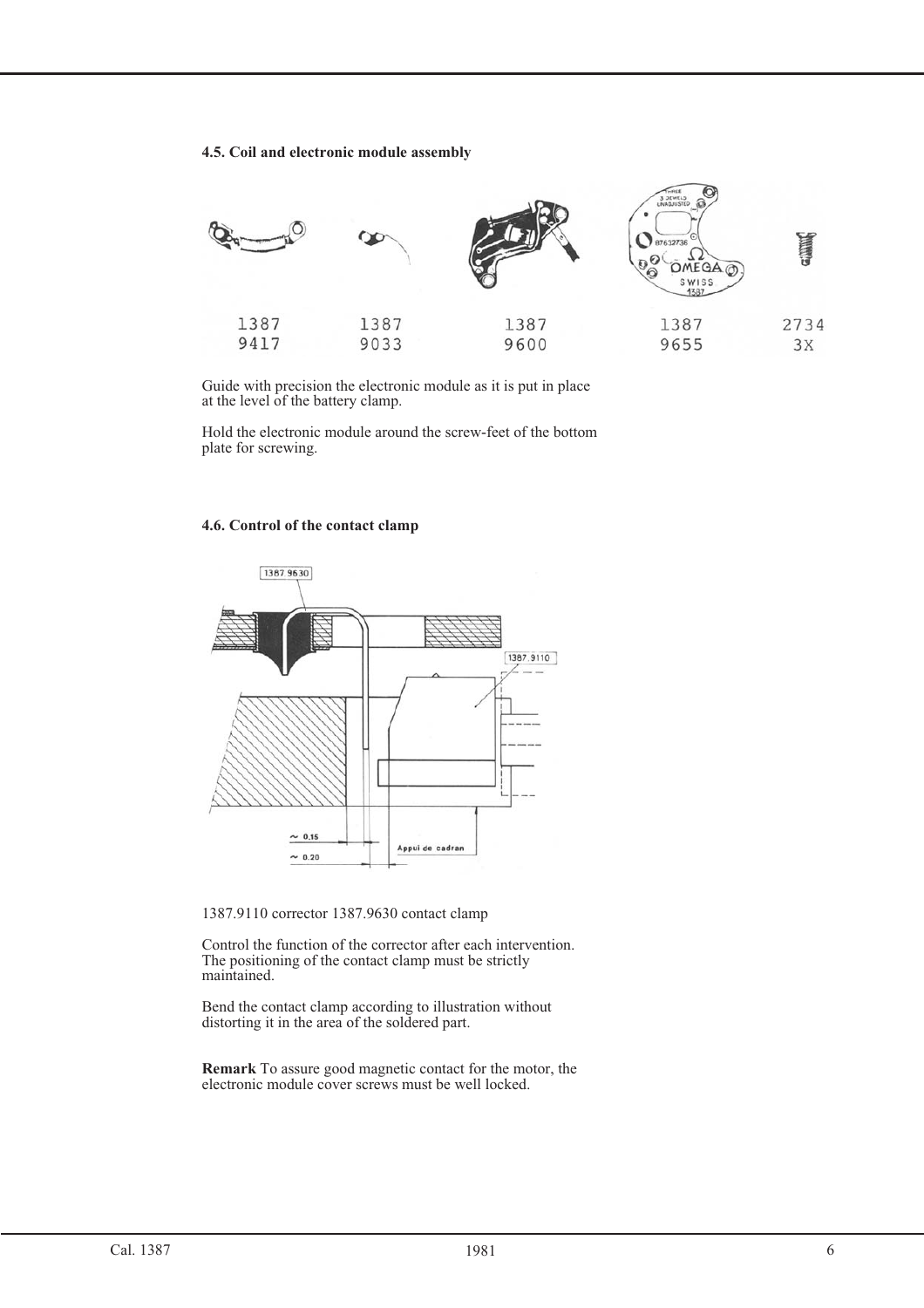# **5. CONTROLS AND ADJUSTMENTS (see 1. Diagnosis)**

Movement consumption, maxi 0.5 µA

Minimum functioning voltage  $\leq$  1.20 V

Adjustment of the frequency between - 0.25 and + 0.05 s/d

# **5.1. Adjustment of the frequency**

The adjustment of the quartz frequency depends on the capacity of the condenser linked to the oscillator. The capacity of this condenser depends on the graphitized surface.

If the watch is running fast, add graphite to the condenser by means of an extremely hard pencil (6H). Remove any graphite wastes with cleaning paste.

If the watch is running slow, remove all the graphite from the condenser by means of a leather buff soaked with F 45 or equivalent solvent, then put graphite until the desired frequency is obtained. Avoid excessive pressure on the condenser to be graphitized.



# **5.2. Fitting the battery**

Insert a fresh, checked battery taking care to place it in the movement with the + on top.

When the movement receives the battery voltage, the wheel train may turn for some time on rapid advance.

**Life time calculator** position "E"